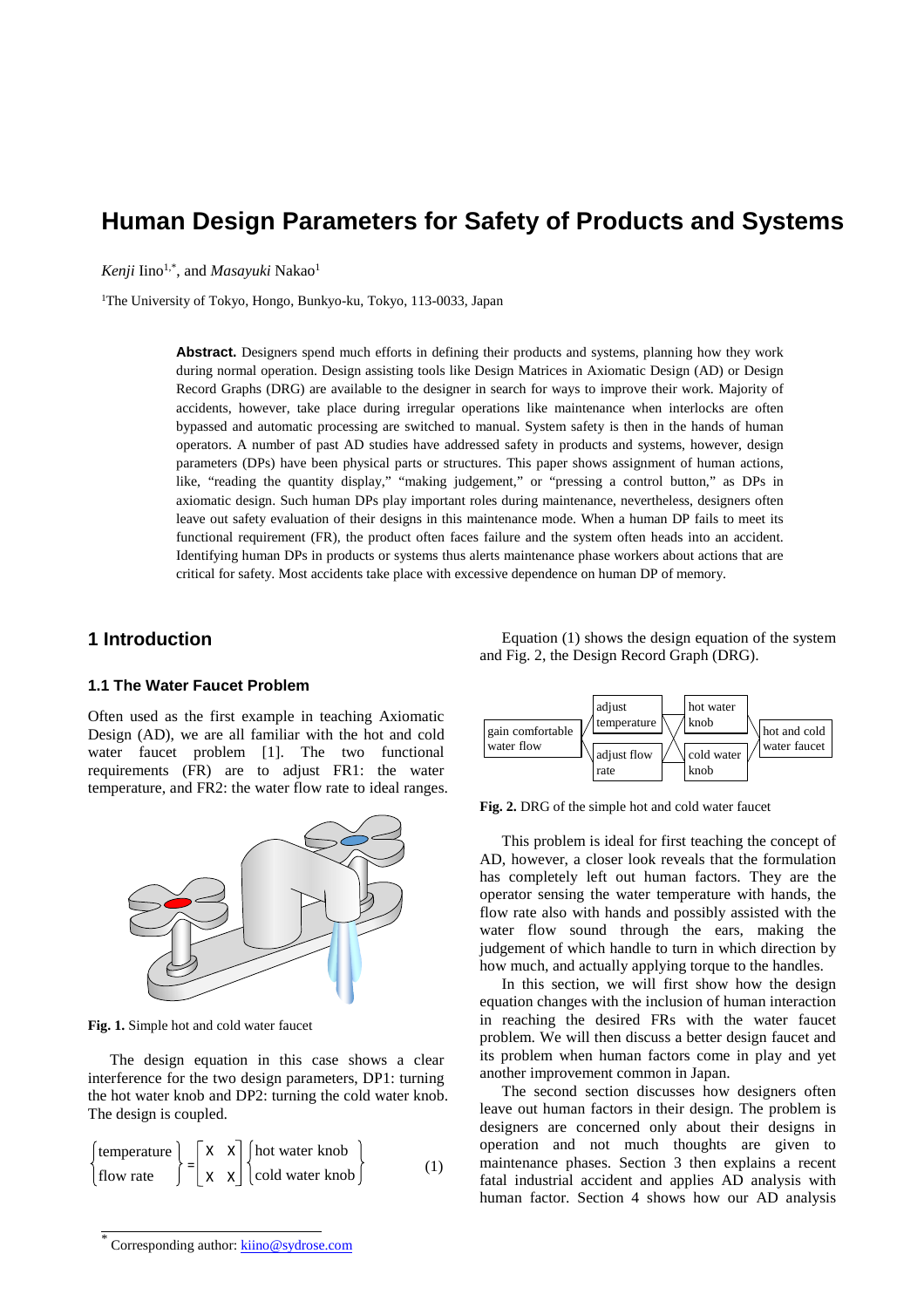with human factor can identify serious risks with designs, followed by our conclusions in Section 5.

### **1.2 The Water Faucet Problem with Human Factor**

Fig. 2 shows the human interaction with the water faucet. The user has two active things to do; one is to adjust the hot water knob rotation, and the other is to adjust the cold water knob rotation. The user also has to sense the water flow rate and water temperature. In addition to sensing the flow rate with the feel of water falling on the hand, the user's eyes and ears receive visual and audible signals to help judging if the flow rate is ideal or not. The hand is the only practical receptor for the water temperature sensing.



**Fig. 3.** Human adjusting hot and cold water faucet

Fig. 4 shows the DRG of this system. The user human and the water faucet system works together for obtaining a comfortable water flow. Equation (2) is the design equation.



**Fig. 4.** DRG for human adjustment of hot and cold water faucet

| apply torque to H knob<br>apply torque to C knob<br>sense temperature<br>sense flow rate | $X$ 0 $X$ 0 0 0 $\overline{0}$ | 0.0 X.0<br>x x x 0 |          | 0 <sub>0</sub> |  | hot water knob<br>cold water knob<br>l hand<br>ears |  |
|------------------------------------------------------------------------------------------|--------------------------------|--------------------|----------|----------------|--|-----------------------------------------------------|--|
| make decision                                                                            |                                |                    | $\Omega$ |                |  | eyes                                                |  |

The interference in Eq. (1) seems to be removed in Eq. (2), however, it is present in higher level of the DRG in Fig. 4, among the temperature and flow rate adjustment FRs and the torque application to H and C knobs FRs.

### **1.3 The Single Lever Solution**

A solution known to have removed the interference with double knob design is the swivel lever design shown in Fig. 5. The lever has a spherical opening on its bottom that mates a spherical joint so the user can turn it up and down latitude-wise to change only the water flow rate and sideways longitude-wise to change only the water temperature. The design has a common name of single handle water faucet.



**Fig. 5.** Single handle solution for hot and cold water faucet

Figure 6 shows the DRG for the single handle design with human interaction. Note that the interference in Fig. 4 is now gone.



**Fig. 6.** DRG for swivel lever hot and cold water faucet

The single handle design, therefore, is theoretically a superior design, however, one of the authors, Iino often faced troubles using them. One reason is the 2 degrees of freedom (DOF) that the lever has in contrast to the 1 DOF for each of the hot or cold knob.

Increasing or decreasing the flow rate of hot or cold water with a knob is fairly clear with the simple righthand rule; turn it counter-clockwise to increase the flow. With the swivel lever design, at an arbitrary point when the water is flowing, the user can rotate the lever into any direction to change the flow rate, temperature, or both at the same time. The operation, thus, burdens the brain in deciding how to turn the lever to change the conditions of the flowing water.

Another bothering factor is the non-standard directions for changing flow conditions with single lever water faucets. Probably in the US, the latitude-wise up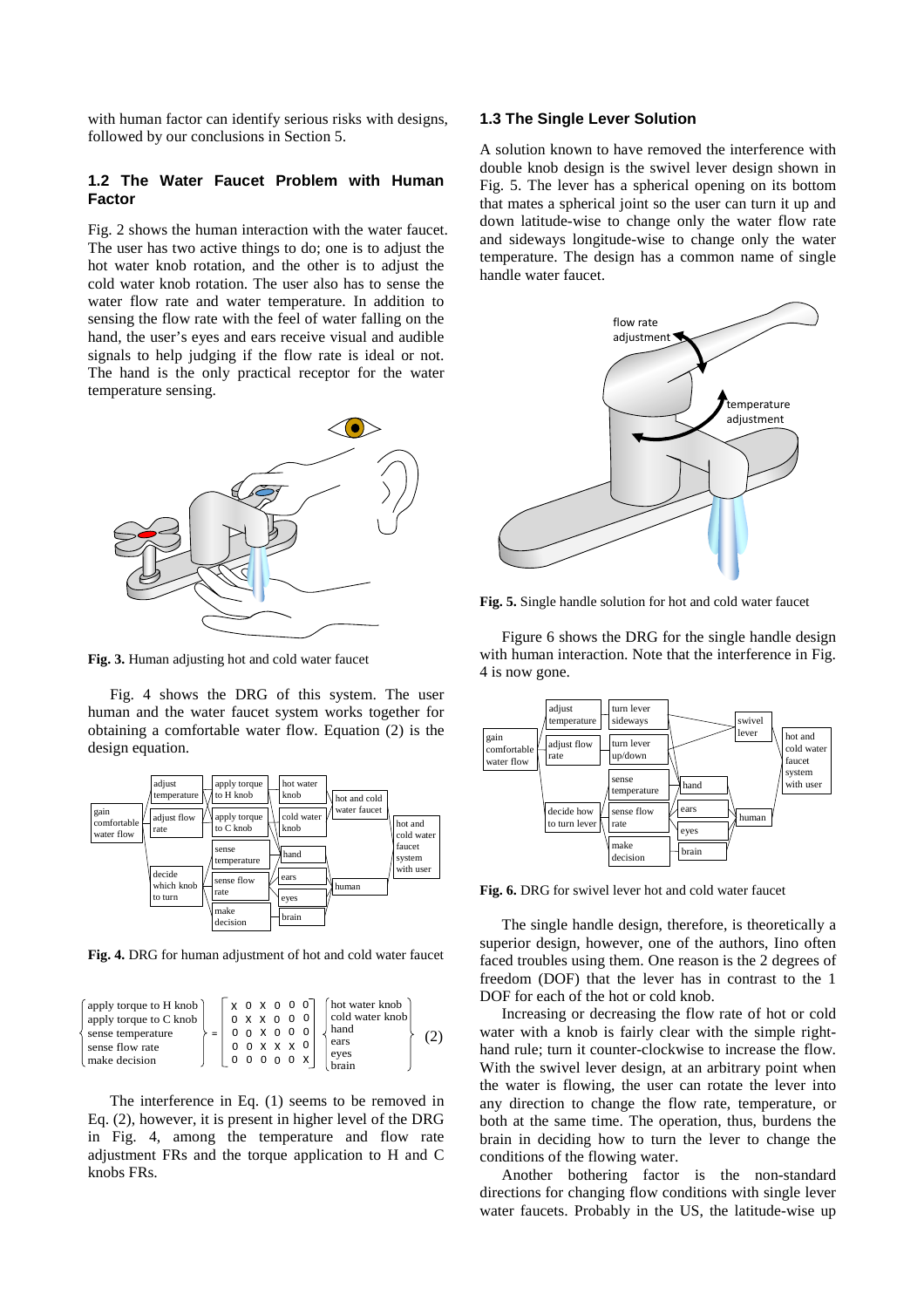and down convention is; turn it up to increase the flow and down to decrease it. It is reasonable because when the seating of the spherical joint wears, gravity on the lever will tend to lower the lever, i.e., the direction of shutting the water flow off.

In Japan, however, many of the early designs worked the other way, i.e., to lift the lever to shut the water off. Unaware of this difference, Iino often had the problem of pushing the lever down, thinking that was the direction to shut the water off, and getting a gush of water in the wash basin and a splash of water on his pants.

The reason for this failure is the brain making a wrong decision. Fig. 6 shows this factor in the DRG by drawing human factors in it. A brain makes its decision based on logic, however, oftentimes, quick decisions are reached based on experience and habits.

#### **1.4 Independent Control Solution**

Figure 7 shows a solution often seen in public baths at hot spring resorts in Japan. It has an independent knob for water temperature control and a separate one for switching the flow to go to the showerhead or faucet and moving the mark further away from the neutral position increases the flow rate.



**Fig. 7.** Independently controlled shower/faucet

Reference [1] actually hints this solution as the first uncoupled solution to the coupled double knob design. The DRG (Fig. 8) for this design is clean without interference.



**Fig. 8.** DRG for independently controlled shower/faucet

# **2 Human Factor Evaluation**

### **2.1. Designers Forgetful of Human Factor**

We earlier pointed out that designers often leave out reliance on human operation from their design concepts [2]. Let's take a simple example of a flashlight to revisit this claim. Figure 9 shows parts of our flashlight to analyse and Fig. 10, a typical DRG of the flashlight by a designer when asked to draw a function-structure diagram (DRG) for it.



**Fig. 9.** Flashlight and its parts





Note in Fig. 10 that it is so easy to forget that the user has to turn the switch ON and direct the flashlight in the direction the user wants to illuminate. The user has to know how to push the switch to turn the light on and to move the arm and hand carrying the flashlight so the illuminated area matches the desired area.

#### **2.2 Human Factor during Maintenance**

Even simple products like a flashlight go out of order and we have to fix them unless we want to dispose it and go through the trouble of getting a new one.

A common failure of a flashlight is its batteries losing power and failure of the lightbulb. The lightbulb failure is now rare with LEDs, however, they were common with incandescent lightbulbs up until just a few years ago.

- Now the user has a number of tasks to perform:
- (1) Find and purchase the right replacement part,
- (2) Open the end cap or lens assembly,
- (3) Remove the failed part,
- (4) Place the new part in place,
- (5) Close the assembly back to the original state,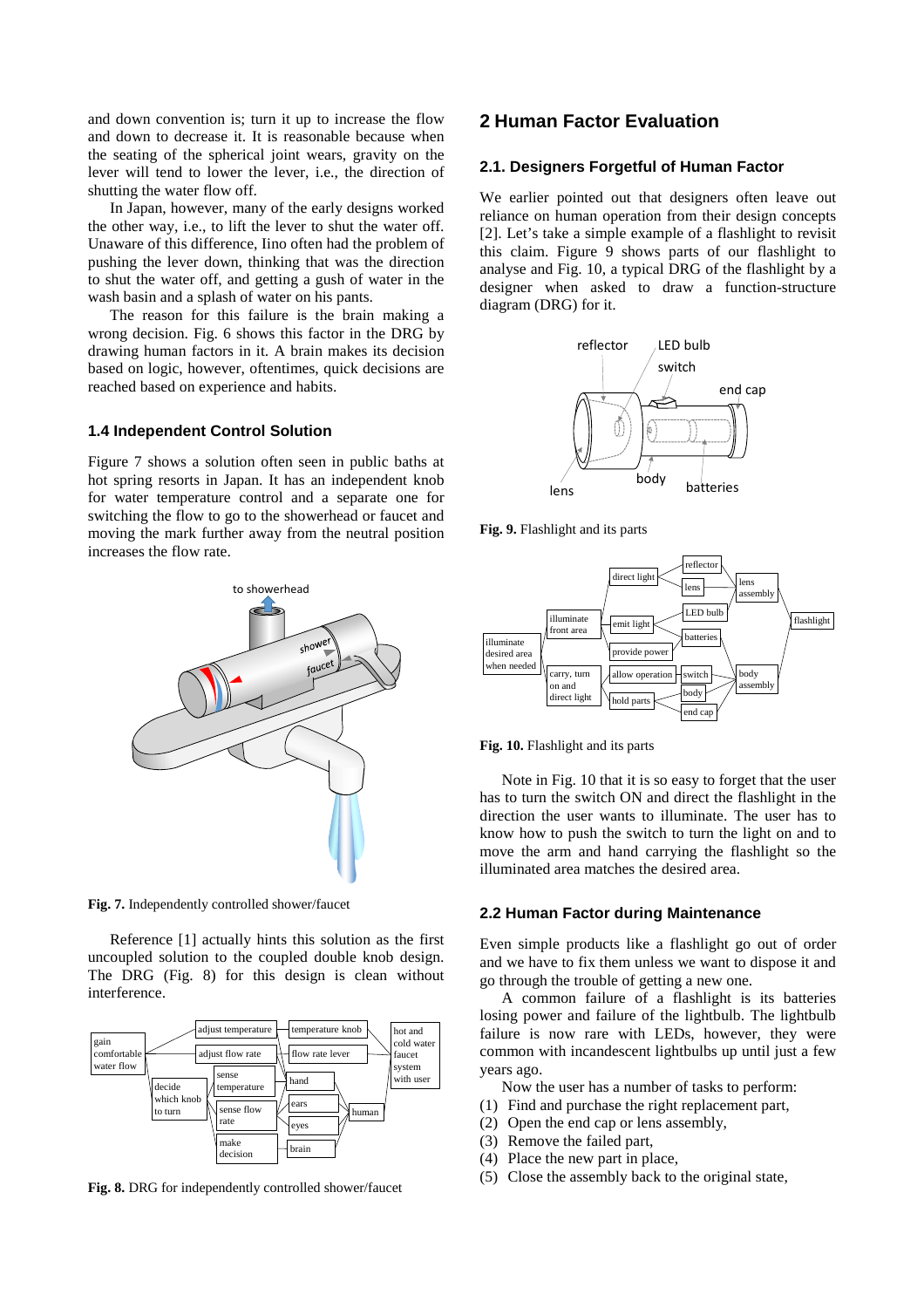and in addition for protecting the global environment, we now have to know where to dispose the old batteries instead of tossing them into the garbage bin.

Figure 11 added human factors for the common battery replacement operation. Note that body parts, eyes, hands, and the brain are involved in every step.



**Fig. 11.** Battery exchange operation of a flashlight

Although rare, a common failure of the battery exchange operation was to insert the batteries in the wrong direction, i.e., to reverse the positive and negative poles of the batteries. Surprisingly, the mistake could go unnoticed for some incandescent models, however, not with flashlights using LED lightbulbs.

To help the user insert batteries in the right orientation, many tools that require battery exchange have battery symbols printed inside the battery sockets so the users will not reverse the orientation. Mistakes that some people make come from the brain making the wrong decisions about orientation of batteries.

# **3 A Fatal Accident Case**

## **3.1 Ethylene Plant Gas Quenching Line**

On December 21, 2007, a fire broke out at Ethylene Plant 2 in Kashima Plant of Mitsubishi Chemical Corporation in Ibaraki Prefecture. Four employees of a contractor company lost their lives with this accident.

The accident took place after the decoking process of a furnace was finished. The furnace was a thermal decomposition furnace for ethylene production and refinement from crude gasoline, kerosene, and other material. Decoking removes coke (carbon residue) from the processing tubes using high-pressure water jet. During normal thermal decomposition, the furnace discharges exhaust gas for reprocessing. The gas discharge line has a quencher box after it leaves the furnace. Figure 12 shows a simplified outline of the furnace, gas discharge line, and its quencher.

Figure 13 is the quenching oil line configuration during normal operation. A ring-shaped spacer is in place. Figure 14 shows the DRG elements for this configuration. This is probably how far a plant designer will take the design concept. The design matrix for the elements in Fig. 14 will show a clean uncoupled design.



**Fig. 12.** Ethylene plant furnace and gas discharge line



**Fig. 13.** Quenching oil control during normal operation

| control AOV          | AOV switch box    |
|----------------------|-------------------|
| activate AOV         | compressed air    |
| shutoff AOV air      | air shutoff valve |
| block/allow oil flow | <b>AOV</b>        |
| allow oil flow       | spacer            |
| block/allow oil flow | <b>MOV</b>        |

**Fig. 14.** DRG elements of the quenching oil line

During the maintenance of the furnace tubes, a block plate is inserted in place for the spacer so the quenching oil has no chance of reaching the quencher. The process of exchanging the spacer with the block plate had double protection against accidental quenching oil leakage. The air shutoff valve was closed so the air-operated valve (AOV) will not accidentally open and even the AOV itself was locked so that it will not open during the exchange as Fig. 15 shows.



**Fig. 15.** Quenching oil control valves during plate/spacer exchange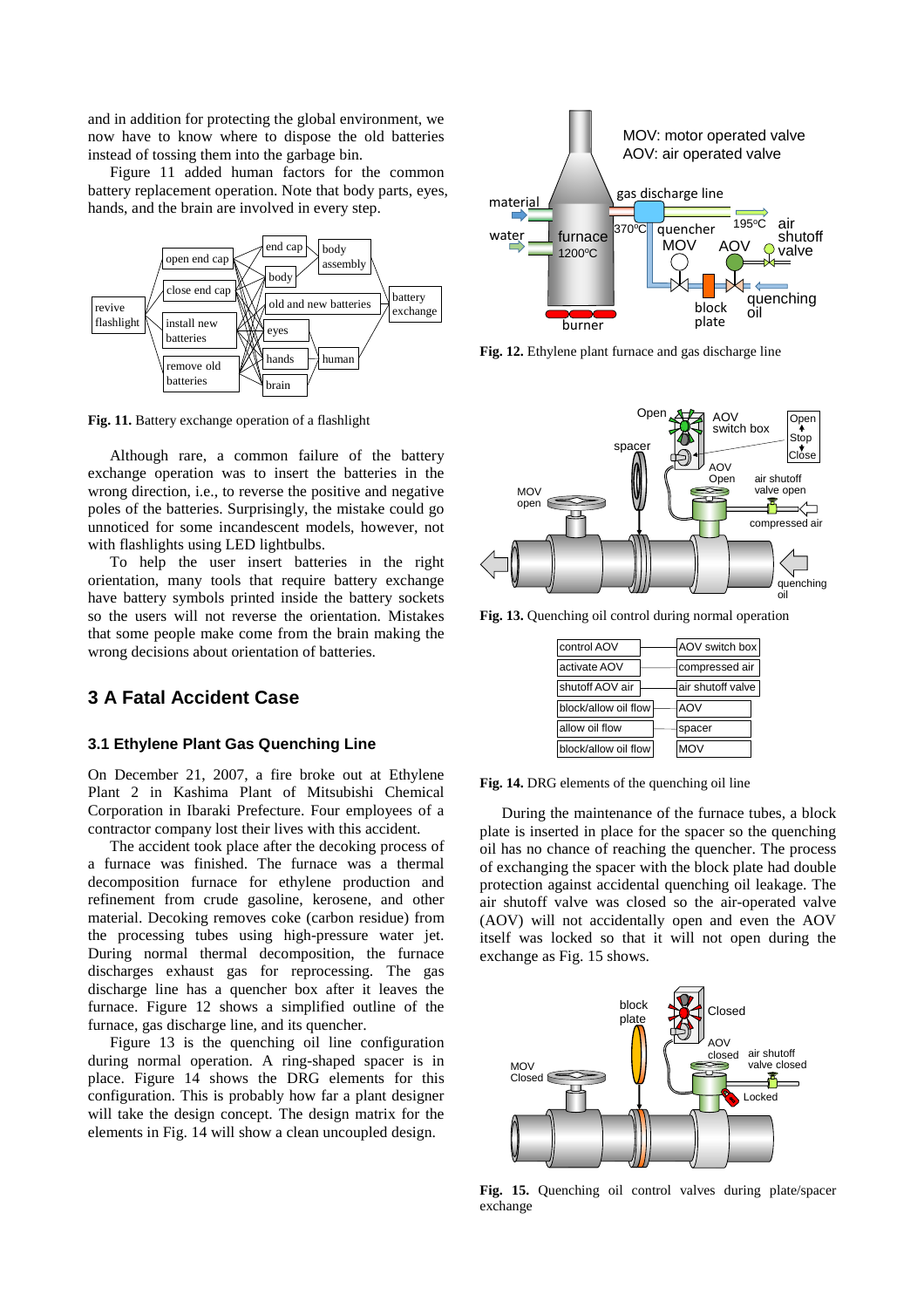## **3.2 The Accident**

Equation (3) shows the design equation for the elements in Fig. 15 upstream of the block plate. Note that the equation looks like a clean uncoupled design without inclusion of human factors.

show AOV closed lock AOV shutoff AOV air block oil flow disable oil flow = AOV switch box physical lock air shutoff valve AOV closed block plate X 0 0 0 0 0 X 0 0 0 0 0 X 0 0 0 0 0 X 0 0 0 0 0 X (3)

On the day of the accident, preparing the quenching oil line for the decoking process went without trouble, however, there is no record of whether the procedures were properly followed. The accident broke out after the decoking was complete and when the operators were preparing the quenching oil line for the next thermal decomposition process.

The double protection for preventing quenching oil leakage were broken; the air shutoff valve was open and the physical lock on the AOV was not in place. If the situation was just so, the accident could have been avoided, however, an unfortunate event took place.

The heavy block plate had to be lifted out of place using a chain hoist. Figure 16 shows a chain hoist with an operator hoisting up the block plate.



**Fig. 16.** Imaginary sketch of operator hoisting the block plate

Anyone who has operated one or seen one in operation knows that the hand chain that the operator keeps pulling can swing and swish around like a whip. The swinging hand chain swished toward the AOV switch box and happened to hit the switch in the direction to open the AOV. Without its physical lock and the air shutoff valve open, the AOV started to open and the quenching oil gushed out of the pipe where the block plate used to be.

Then for an unknown reason, the oil caught fire and put the two operators lifting the block plate in flame. There were two other workers downstairs for a different job and they were suddenly covered with flaming oil.

## **3.3 The Cause**

The cause of the accident were the following three points:

- (1) Air shutoff valve was not closed and air line was not purged
- (2) Physical lock on the AOV was not in place
- (3) The hand chain of the chain hoist happened to hit the AOV switch box to open the AOV

An investigation by the company revealed that the field knew that the air shutoff valve had to be closed, the line purged, and the physical lock had to be installed on the AOV. The information, however, were not well documented and not relayed to the contractors in the field. Relying on memory for following important procedures should be avoided by any means in the field.

# **4 Human Factors in AD**

## **4.1 Adding Human Factors in DP**

Accidents should be avoided, however, without simple ideal ways of doing so, accidents keep repeating. In Section 3, we discussed how relying on memory can be a serious cause of accidents. Section 2 also explained how simple operations of machines rely on eyes, ears, and hands of human operators.

This paper proposes to include typical human factors in AD analysis so people can identify reliance on human of their processes and systems. The factors to add are: eyes, ears, hands, and for the brain, reasoning and memory. The worst of all to rely on is the brain memory. Even a sound person with good reasoning can happen to forget important steps in work. Steps in operation better be procedural, i.e., specified in procedure documents or checklists than relying on memory. So, we also added "procedural" as a DP to the design equation and revised Eq. (3) as follows:



#### **4.2 How the Procedure Could Change**

Blocking the oil flow by closing the AOV and disabling the flow with the block plate are steps for the process itself so they are procedural. The problem was relying on memory for the AOV air shutoff and the physical lock. We will discuss here the types of possible solutions and their effects in the remainder of this section.

#### 4.2.1 Covering the AOV Switch Box

One of the solutions the plant implemented was to cover the switch box in a case [4]. This solution is quite effective because it blocks reason (3) in Section 3.3.